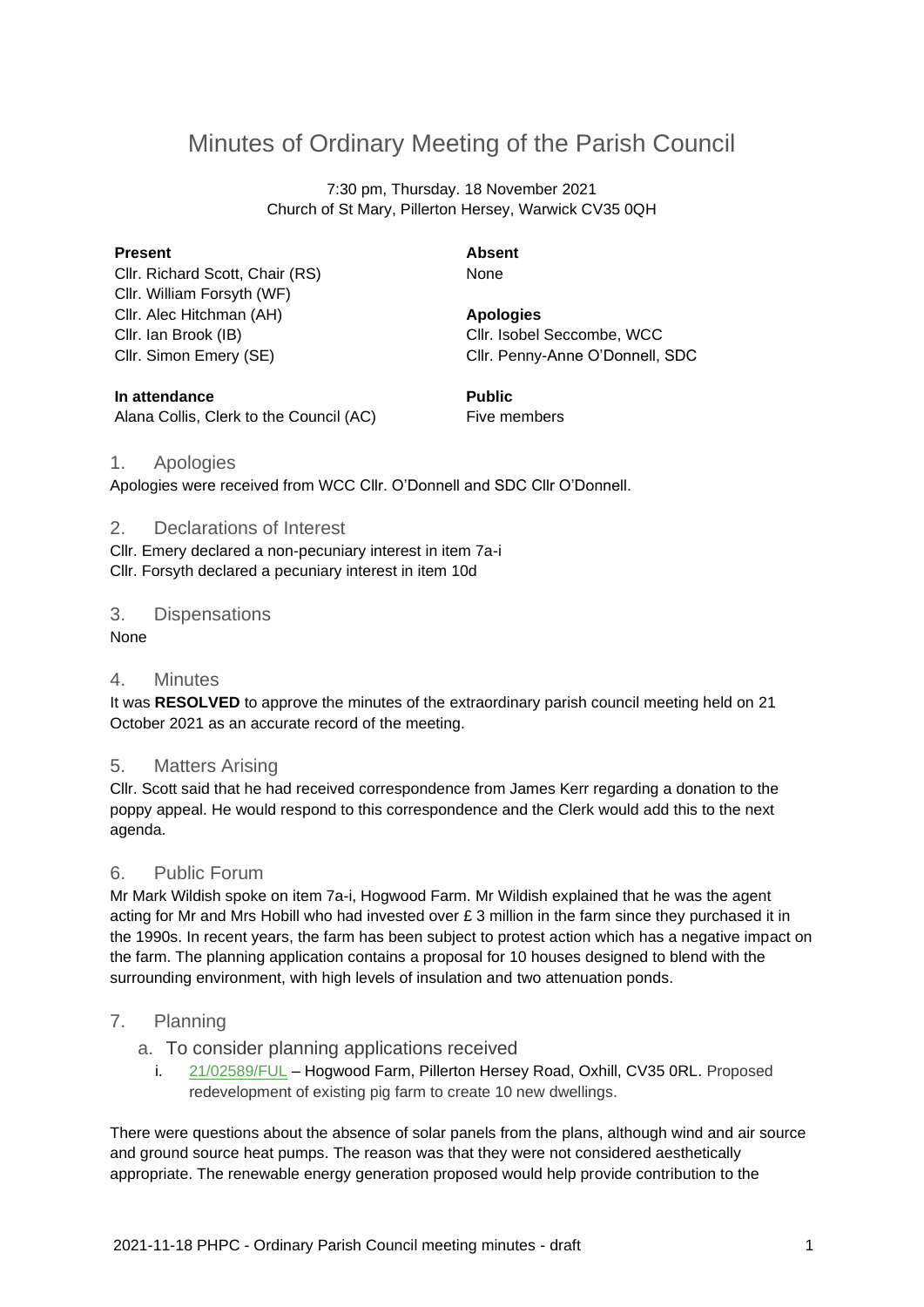homes, but they would not be able to run 'off-grid'. The site has existing three-phase supply and the renewable generation would support up0 to 22 kW electric vehicle charging.

It was stated that the proposed hardstanding is both permeable and a reduction in area compared with the current impermeable farm hardstanding. There will be a maintenance charge for properties that will include maintenance of the attenuation pond and wildlife pond (as well as maintenance of the private road). Rainwater will go into the attenuation pond which will feed the wildlife pond. An outlet will then allow flow out from this at a controlled rate. There will be no rainwater harvesting because this doesn't contribute to attenuation.

A question was raised regarding broadband provision since the housing is intended to include home offices. There is currently no superfast broadband to the farm, but this is also something that the current owners have control of. It was agreed that e Clerk would send Mr Wildish details of the community internet initiative in Warwickshire in case this may be of use.

Other questions raised were regarding the road width in terms of access for emergency vehicles. It was stated these will be 4.5 m wide and turning would be possible because there are turning heads in the plans but these have been designed to be discrete.

#### It was **RESOLVED** to support the application.

It was **RESOLVED** to provide comment on the response that in line with AS11, the Parish Council considers this is an intensive factory farm and therefore it is appropriate it should be treated as a brownfield site due to the nature of the operation. There is a need to think about the sustainable use of local resource. The site has come the end of its viable life in its current form and there is a need to develop it for the future and residential development is an appropriate use of this space.

ii. [21/03508/COUQ](https://apps.stratford.gov.uk/eplanning/AppDetail.aspx?appkey=R1ZOQGPM0GL00) – Springfield Farm, Pillerton Hersey. Prior approval application for the change of use of an agricultural building into a larger residential dwelling (C3) and associated operational development under Class Q parts (a) and (b) of the General Permitted Development Order (GPDO)

The applicant currently lives in Butler's Marston but is looking to convert the barn and use that as their only dwelling. The barn is currently agricultural use, and the application is for change of use. Questions raised and addressed by the applicant included the provision of services. The site currently has electricity and water supply, but an onsite sewage treatment unit and telephone service would be required. It was noted that solar panels are not listed on the climate change check list because they are not viable for class Q, but a ground source heat pump would be used.

There were questions regarding access to the site. This is currently across the village green. The applicant stated he would help maintain the track (hardcore). The Parish Council are presumed owners of the village green, but it is believed informal permission was given for access for agricultural purposes. Any access will need agreement and the deed of covenant must be checked.

It was agreed that the access issue needed clarification and it was important to get advice on this before a response could be issued. The Clerk would get legal advice, check Land Registry records, and speak to Cllr. Seccombe. It was **RESOLVED** to hold an extraordinary meeting on Monday, 29 November, before the consultation deadline to determine a response once further information had been provided.

#### b. Planning decisions

i. [21/02642/FUL–](https://apps.stratford.gov.uk/eplanning/AppDetail.aspx?appkey=QXZ273PMLT500) 3 Bunkers Hill Pillerton Hersey Warwick CV35 0QH It was noted that planning permission was granted with conditions.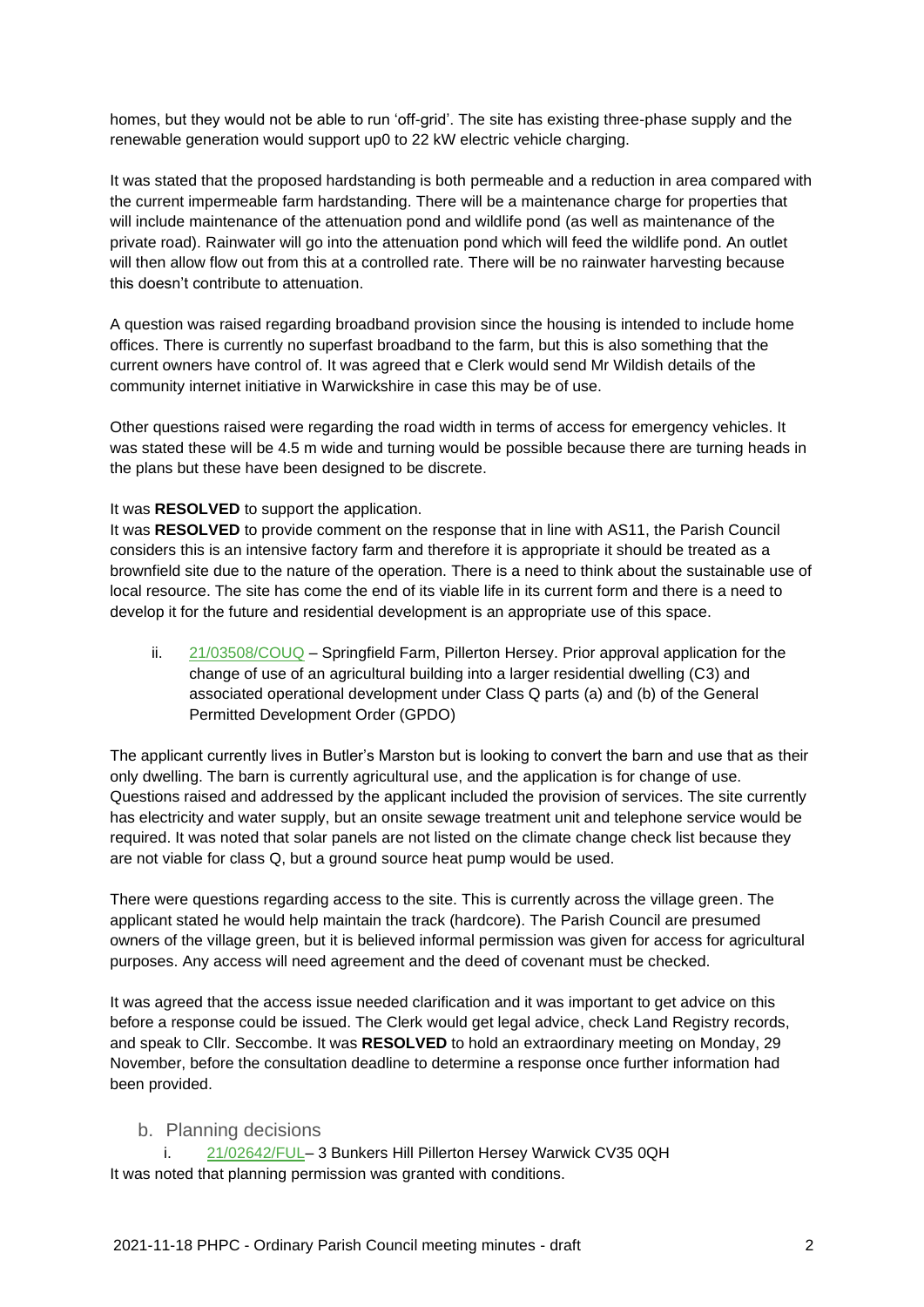*Cllr Forsyth left the meeting briefly at 21:05 and re-joined at 21:09.*

8. County, District and Parish Liaison

There was no in person report, but it was noted that Cllr. O'Donnell had shared an update earlier in the week.

# 9. HM The Queen's Platinum Jubilee, 2022

To consider parish council and community activity to celebrate Platinum Jubilee

- a. Queen's Green Canopy,<http://www.queensgreencanopy.org/>
- b. Platinum Jubilee Community Grand Fund

It was agreed to postpone this discussion to the next meeting.

### 10. Finance

- a. To receive monthly financial report It was **RESOLVED** to accept the financial report (appendix A). It was acknowledged that the Clerk had resolved access to the account and invoices had now been paid. The remaining payments due were the Clerk's salary.
- b. To receive bank reconciliation report The bank reconciliation report had been completed by the Clerk, it was checked by Councillors and agreed.
- c. To receive and approve Clerk timesheet The Clerk had provided a timesheet in advance, but a copy was not available to sign. This will be provided at the next meeting for two Councillors to sign.
- d. To approve accounts for payment It was **RESOLVED** that the accounts payable of 18 November be authorised for payment but the payment to W Forsyth would be deferred until the work had been completed (Appendix B).
- e. To receive a preliminary draft 2022/23 budget

The Clerk had provided a preliminary draft for the 2022-23 budget. It was agreed that this would be discussed in more detail at the next meeting. It was acknowledged that the cost of living is increasing, and other rates are likely to increase, and the Council should be mindful of this, and the budget must deliver benefit to the community. The Clerk suggested that the council produce a business plan that can help identify important priorities and activities for the parish council. It was agreed that all councillors would contribute to a draft business plan and share their ideas with the Clerk. A draft will be shared at the next meeting.

# 11. To appoint new Chair and Vice Chair roles

Cllr. Scott announced that he would resign at the end of the meeting and therefore was to step down as Chair immediately. At this point, Cllr. Forsyth took over as Chair of the meeting and thanked Cllr. Scott for his efforts over the last few years and in particular since taking the Chair role earlier in the year.

# 12. Reports and Questions

Contribution to the church: the Clerk raised that it had been asked if the parish council could make a contribution to the church for its use. This will be added to the next agenda.

Fly tipping: Cllr Emery reported that there had been an incident of fly-tipping of large sections of conifer (approximately six feet in length) in the hedge on the footpath adjacent to Oxhill Bridle Road.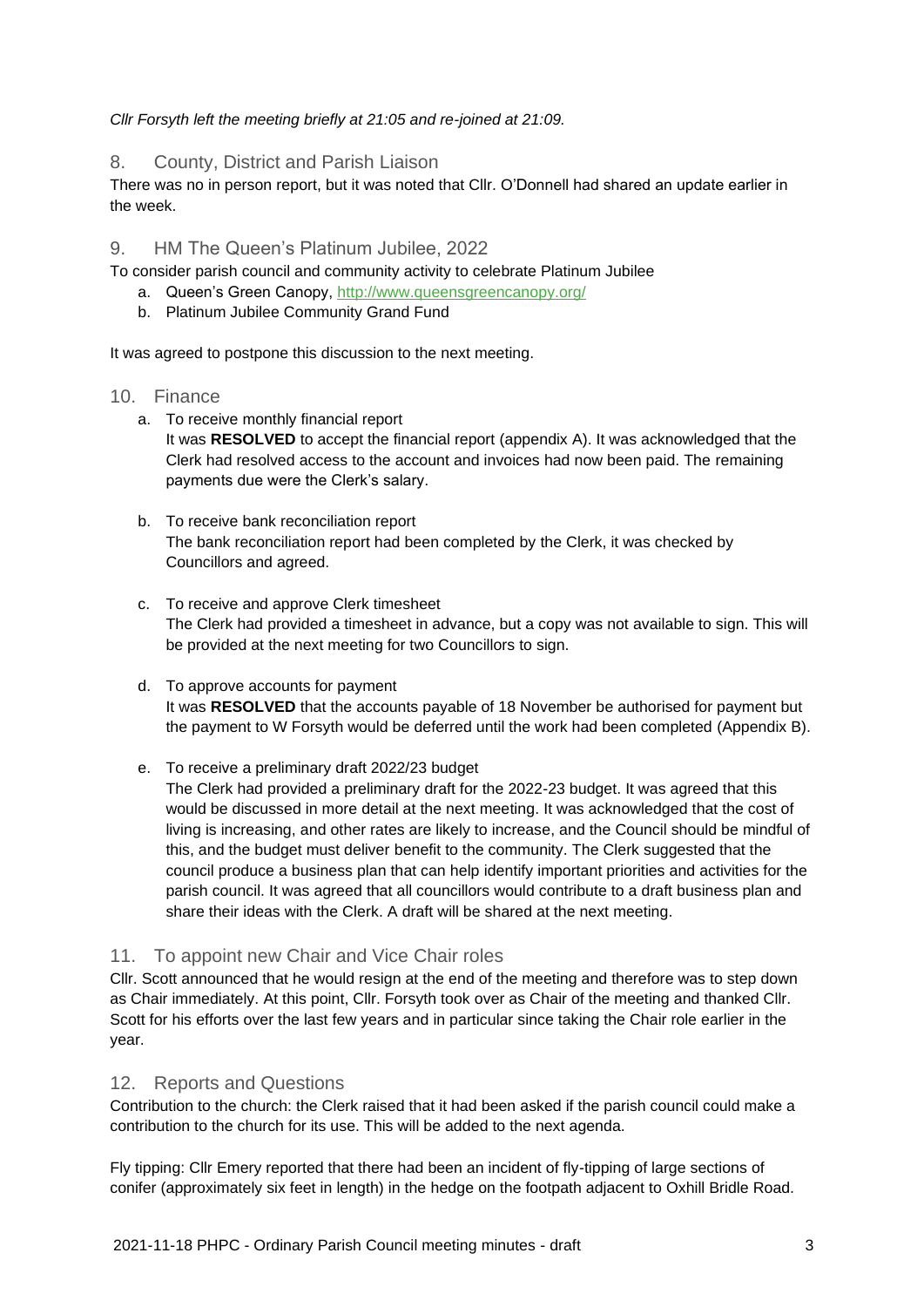Similar material had also been fly tipped at the entrance to a field off the Oxhill Bridle Road near the pond. It was agreed that the Clerk would add something to the next newsletter asking residents to be aware and report fly tipping. If it is on private land then WCC Highways will not take responsibility for it, however, a report can still raise awareness of trends.

It was also noted that residents had received a notice that a local cycle event would be held at the forthcoming weekend for awareness.

Other issues reported included members of the public not keeping dogs on leads when in fields and often straying from the footpath. It was agreed to remind residents and members of the public of the countryside code through the newsletter and other communication methods (social media).

# 13. Exclusion of Public & Press

Confidential matters, including those identified during the meeting, to be discussed here following a resolution to exclude the public under Sec 100A of the Local Government Act 1972.

#### 14. Confirmation of future meetings

It was agreed to defer setting the 2022 meeting schedule until the next meeting.

- Parish Council meetings: next meeting and schedule of meetings for 2022
- Annual Assembly 2022
- Annual Parish Council meeting 2022

The next meeting will be an extraordinary meeting of the council, to be held at 19:00, Monday, 29 November. It was agreed to hold this at Pillerton Priors village hall which would be warmer for people in the winter months.

The meeting closed at 21:48

Signed: Date:

Chair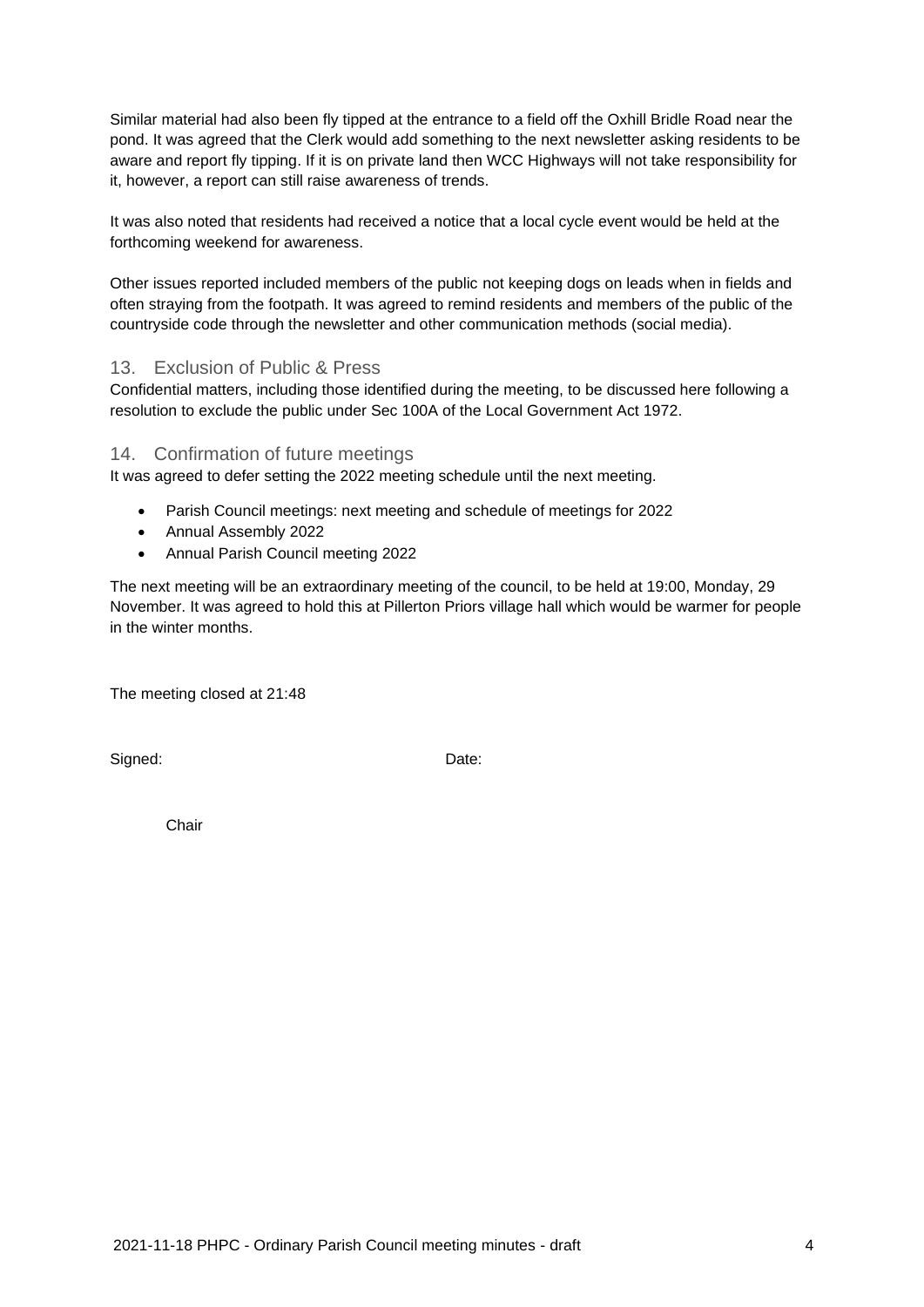# Pillerton Hersey Parish Council

clerk.pillertonherseypc@outlook.com



# Appendix A

| PILLERTON HERSEY PARISH COUNCIL                        |                          |          |                                      |                          |                   |          |                            |                |                           |          |
|--------------------------------------------------------|--------------------------|----------|--------------------------------------|--------------------------|-------------------|----------|----------------------------|----------------|---------------------------|----------|
| <b>Financial Budget comparison</b>                     |                          |          |                                      | 17-Nov-21                |                   |          |                            |                |                           |          |
| Comparison between 01/04/2021 and 17/09/2021 inclusive |                          |          |                                      |                          |                   |          |                            |                |                           |          |
|                                                        | <b>Budget</b><br>2021/22 |          | Net including<br>pending<br>payments |                          | <b>Actual net</b> |          | <b>Balance</b><br>(actual) |                | Balance (incl<br>pending) |          |
| <b>INCOME</b>                                          |                          |          |                                      |                          |                   |          |                            |                |                           |          |
| <b>Pillerton Hersey Parish Council</b>                 |                          |          |                                      |                          |                   |          |                            |                |                           |          |
| Precept                                                | £                        | 3,100.00 |                                      |                          | £                 | 3,100.00 | £                          | $\overline{a}$ | -£                        | 3,100.00 |
| <b>Total income</b>                                    | £                        | 3,100.00 | ∣£                                   |                          | £                 | 3,100.00 | £                          | ä,             | -£                        | 3,100.00 |
| <b>EXPENDITURE</b>                                     |                          |          |                                      |                          |                   |          |                            |                |                           |          |
| <b>Pillerton Hersey Parish Council</b>                 |                          |          |                                      |                          |                   |          |                            |                |                           |          |
| Salary                                                 | £                        | 1,350.00 | £                                    | 676.63                   |                   |          | -£                         | 1,350.00       | -£                        | 673.37   |
| <b>WALC Subscription</b>                               | £                        | 110.00   |                                      |                          | £                 | 105.00   | $-F$                       | 5.00           | -£                        | 110.00   |
| Stationery                                             | £                        | 25.00    |                                      |                          |                   |          | -£                         | 25.00          | -£                        | 25.00    |
| Insurance                                              | £                        | 300.00   |                                      |                          |                   |          | -£                         | 300.00         | -£                        | 300.00   |
| Training                                               | £                        | 240.00   |                                      |                          |                   |          | -£                         | 240.00         | -£                        | 240.00   |
| Audit                                                  | £                        | 48.00    |                                      |                          | £                 | 110.00   | £                          | 62.00          | -£                        | 48.00    |
| Website/IT                                             | £                        | 500.00   |                                      |                          | £                 | 29.17    | -£                         | 470.83         | -£                        | 500.00   |
| Flood prevention                                       | £                        | 400.00   | £                                    | 531.54                   | £                 | 231.54   | -£                         | 168.46         | £                         | 131.54   |
| Footpaths incl signs                                   | £                        | 500.00   |                                      |                          |                   |          | -£                         | 500.00         | -£                        | 500.00   |
| Charitable grants and donations                        | £                        | 145.00   |                                      |                          |                   |          | -£                         | 145.00         | -£                        | 145.00   |
| <b>Total Expenditure</b>                               | £                        | 3,618.00 | £                                    | 1,208.17                 | £                 | 475.71   | -£                         | 3,142.29       | -£                        | 2,409.83 |
| Total income                                           | £                        | 3,100.00 | £                                    | $\overline{\phantom{0}}$ | £                 | 3,100.00 | £                          | ÷,             | -£                        | 3,100.00 |
| Total expenditure                                      | £                        | 3,618.00 | £                                    | 1,208.17                 | £                 | 475.71   | -£                         | 3,142.29       | -£                        | 2,409.83 |
| <b>Total net balance</b>                               | -£                       | 518.00   | -£                                   | 1,208.17                 | £                 | 2,624.29 | £                          | 3,142.29       | -£                        | 690.17   |
|                                                        |                          |          |                                      |                          |                   |          |                            |                |                           |          |